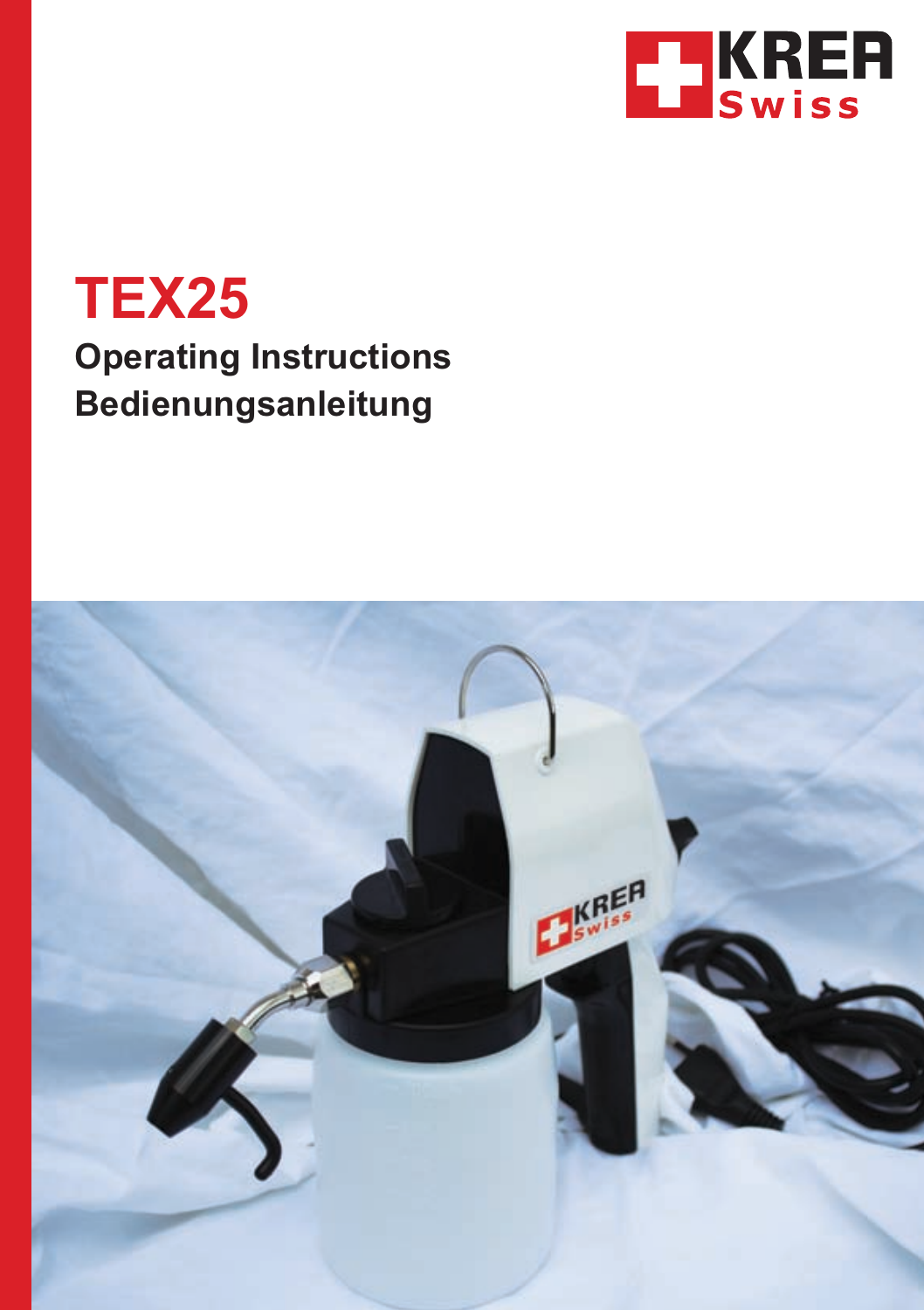

#### **Spare parts and accessories / Ersatzteile und Zubehör: TEX25**

| Pos.            | Art. N°.   |                       |                   |
|-----------------|------------|-----------------------|-------------------|
| 1               | 09-004-004 | Service screw         | Flügelschraube    |
| $\overline{2}$  | 11-501-046 | Hood                  | Haube             |
| 3               | 12-006-000 | Varia nozzle          | Varia-Düse        |
| 4               | 15-490-002 | Nozzle extension      | Düsenverlängerung |
| 5               | 09-005-000 | Atomiser insert       | Zerstäubereinsatz |
| 6               | 09-004-014 | Valve ball            | Ventilkugel       |
| 7               | 11-004-022 | Pump housing          | Pumpengehäuse     |
| 8               | 11-004-013 | Piston spring         | Kolbenfeder       |
| 9               | 11-004-023 | Piston                | Kolben            |
| 10              | 11-008-008 | Suction tube          | Saugrohr          |
| 11              | 09-501-016 | Container with thread | Behälter          |
| 12 <sup>2</sup> | 09-006-029 | Container & lid       | Behälter & Deckel |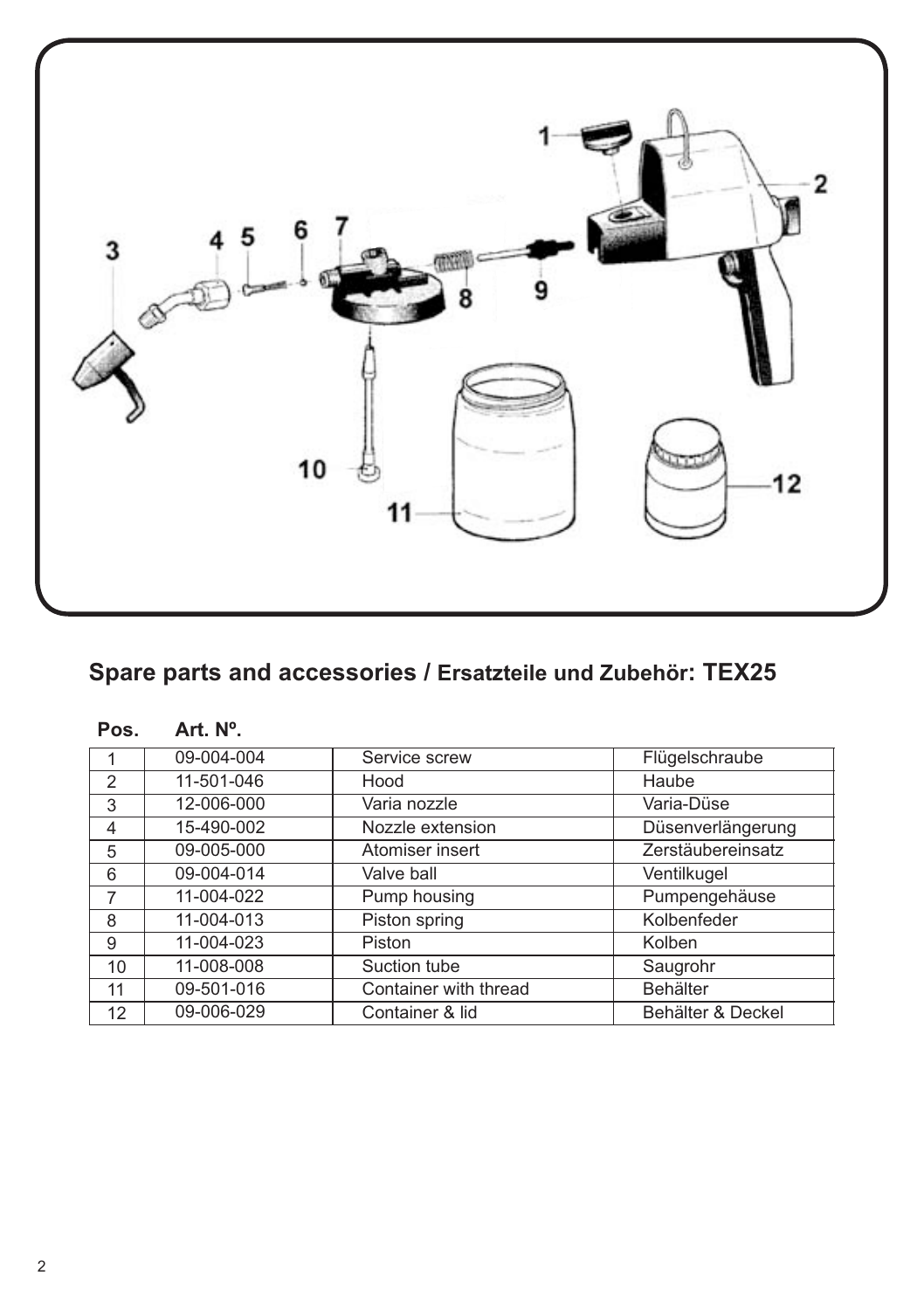## **DESCRIPTION**

The TEX25 is a high quality Swiss made spotting gun designed for professional garment and textile producers who require a reliable powerful hand held solution for removing stains such as machine oil, pen, make up and the like.

The highly effective pulsating jet, powered by 60 Watts, helps dissolve stains without the need for harsh chemicals. Instead, stains can be removed with KREA Swiss Cleaner 580, a mild CFC free solvent which is gentle on materials and employees.

By turning the adjustable VARIA Nozzle lever, you can adjust the spray pattern from a powerful thin jet to a wide softer mist pattern, thereby matching the cleaning power to the material type; sharp jet for deep weave to wide mist for more delicate materials.

Similarly, the power setting and distance of the nozzle from the material can also be used to vary the effect. The jet should never be brought so close to the material that the fabric risks being damaged or displaced. To avoid unnecessary wetting of the fabric, the jet should be directed smoothly and with accuracy. For large soiled areas, clean in a circular motion, so that the pressure jet rinses the substance from the outside to the inside.

## **FOR YOUR SAFETY**

**The TEX25 gun should only be operated safely when the safety & operating instructions have been read and are strictly adhered to.**

- Only connect the power plug when the sprayer is OFF and never carry by the power cord.
- Only to be used with cleaning fluids with a flash point above 21°C / 70°F.
- Never direct the spray jet towards people or animals as it can cause injury. Keep the sprayer and accessories out of the reach of children.
- The sprayer must not be used in locations where explosive gases may occur or to spray inflammable liquids (e.g. petrol or spirits). Ensure that there is adequate ventilation when working in confined spaces.
- At no time should the electrical components be brought into contact with liquids of any type. Recommended cleaning methods are explained below.
- Noise / vibration information: The A-weighted sound pressure level of the TEX25 is measured according to EN 50 144 as being approximately 81dB(A). When used for continuous periods, the use of ear protection is recommended as a standard safety precaution. The typical hand-arm vibration is below 5.5 m/s².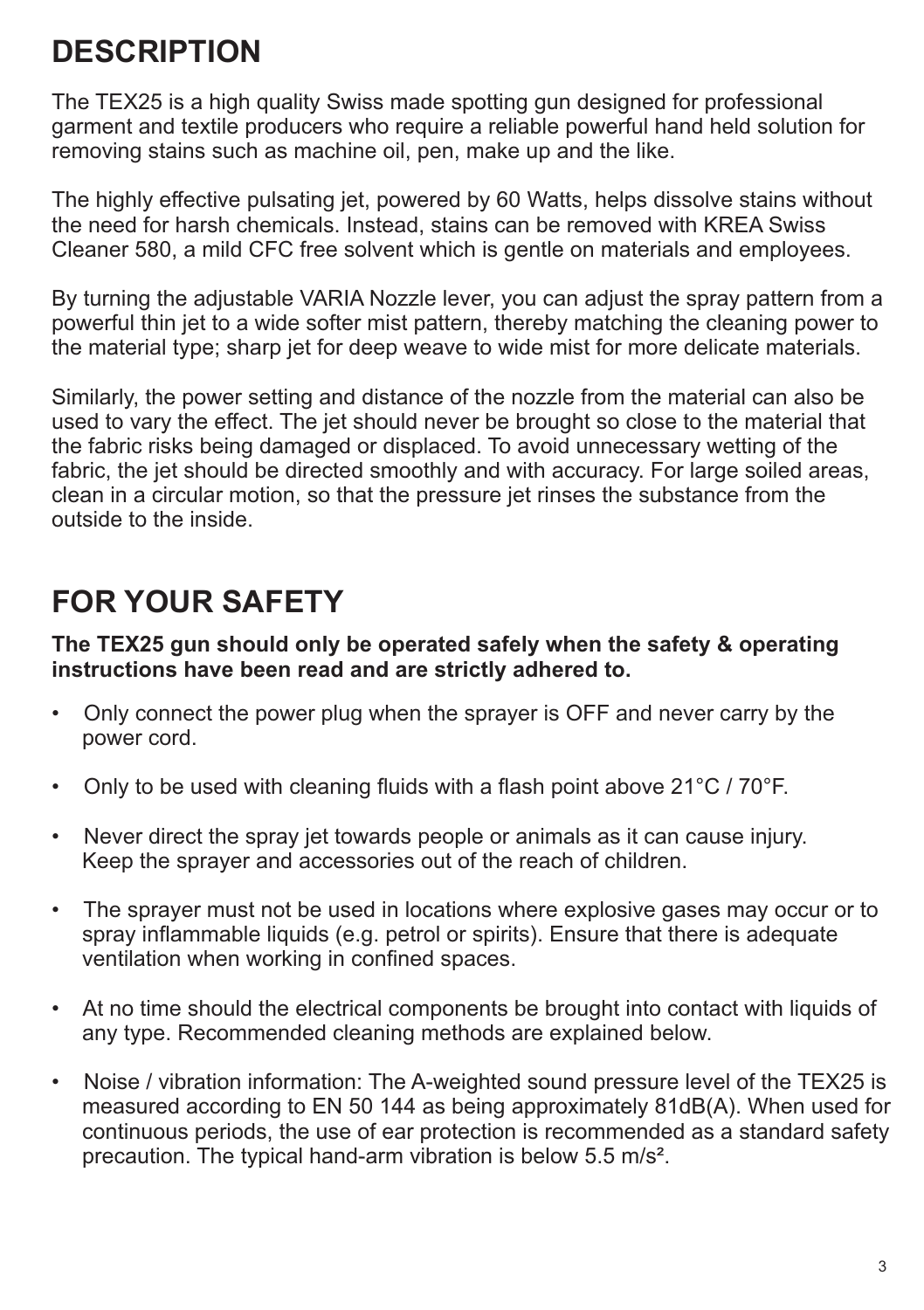**IMPORTANT!** - Before turning on the TEX25:

- **Please ensure that the container is at least 50% full.** Do not use the TEX25 gun without material or spray until completely empty. This avoids creating unnecessary noise & vibration and prevents splatter.
- Before starting, turn the power knob completely to the left. This is the maximum power setting and after a few seconds will create sufficient suction to spray the material. Adjust the power knob as required.
- Avoid shaking the gun or sharp movements as this will cause droplets.

## **Technical Data**

| <b>Nominal Output:</b>     | 60W             |
|----------------------------|-----------------|
| Delivery Rate:             | 260g per minute |
| Viscosity rate:            | 80 DIN/sec      |
| <b>Container Capacity:</b> | 700ml           |
| Weight approx.:            | $1.1$ kg        |
|                            |                 |

### **Overview**

It is important to understand that optimal stain removal requires flushing the dirt through the material, therefore the back of the fabric must be free or absorbent. If spraying through the material is not possible, spot removal cleaning can be carried out by spraying across the surface. In this case always work with the soft, fine mist spray setting.

Different types of yarn packages can generally be cleaned this way, even if the soiled area is in the crease. Should it be necessary to clean carpets, structured fabrics, mohair, velour or any napped fabric, the curve of the stained material area can be laid over a round cushion or over the arm of the operator. In this way the stain can be rinsed through the side of the material. For very sensitive fabrics and removal of ring marks, the VARIA Nozzle fine mist setting should be selected.

## **Operating instructions for the TEX25 spotting gun**

The Operating and Maintenance Instructions are provided as guidance only. Differing characteristics of various types of woven and knitted materials may make it first necessary to carry out a test on a remnant or on a hidden part of an article of clothing in order to avoid damage to the material.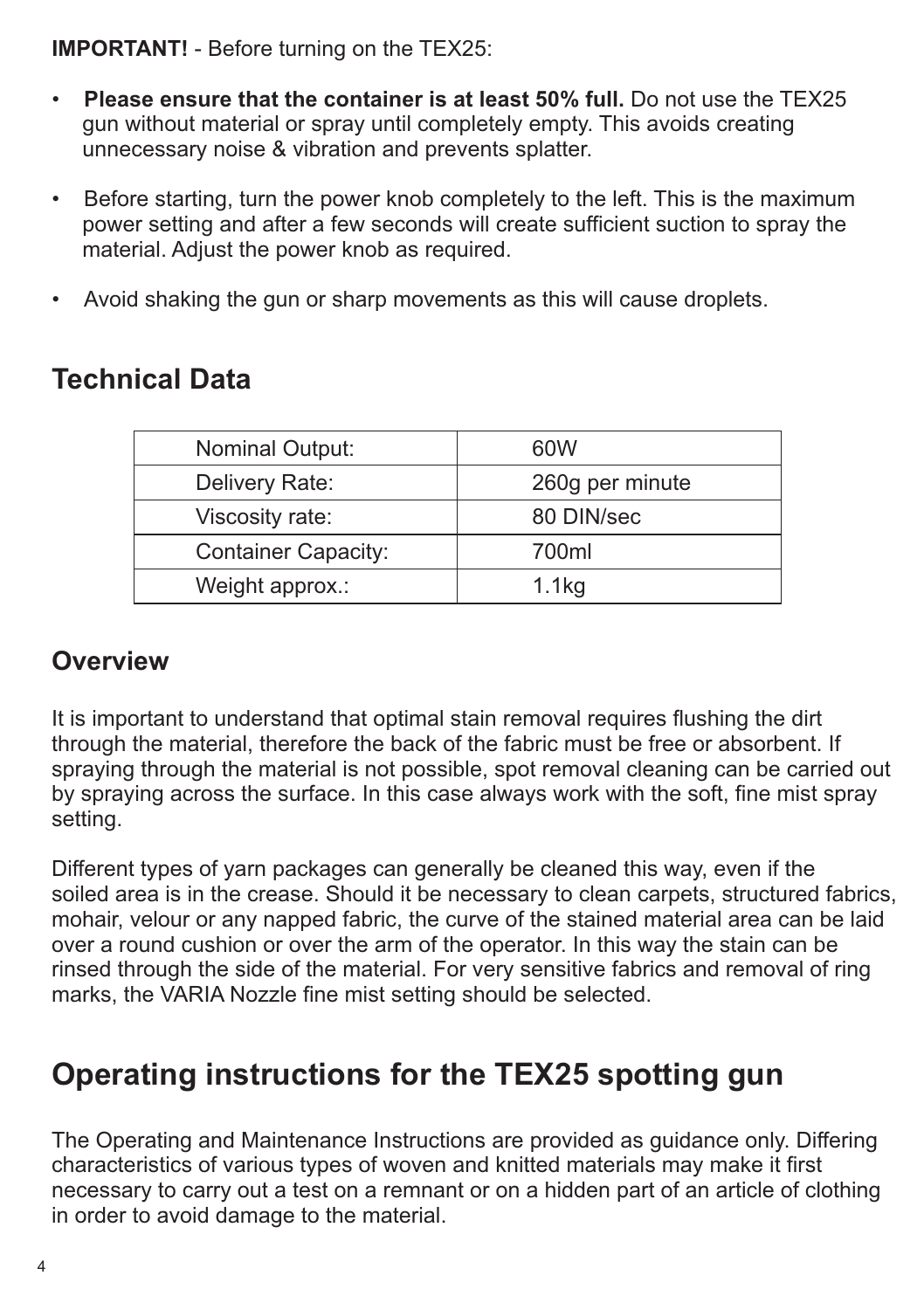- Due to their nature and finish, woven and knitted fabrics are particularly susceptible to the formation of ring marks. Before treating such materials it is recommended to apply a thin layer of cleaning fluid using the fine mist setting. Working quickly reduces the risk of ring marks becoming fixed in the material. The formation of ring marks can be further minimised by, as soon as the stain has been removed, spraying a wide mist pattern in a circular and uniform way from the damp to the dry part of the fabric. The treated area should then look uniformly damp and without patches.
- If the stain removal is being carried out on an ironing board or extraction table using a damp fabric underlay, this material should be moved after treatment to avoid the risk of dissolved stain residues being transferred back into the next treated material.
- With stains such as molybdenum sulphide based oils, tallow, wax, ballpoint pen ink, make-up, stamp pad ink and fruit juices, it may be necessary to apply a few drops of an specialised solvent (K1-K4- see spotting chart) before the normal aforementioned cleaning process. For the rinsing process, the fine mist spray should be brought as close to the fabric as possible without causing any damage (thread displacement), followed immediately by making circular movements at a greater distance from the fabric from the wet to dry area. Repeat this process once or twice. Never allow too much fluid to penetrate the fabric and always work very quickly. Dry and if necessary, repeat the process.
- Stains caused by oil or grease, or those which have worked into the fabric over a lengthy period should be pre-spotted by first applying a very thin layer of fluid using the fine mist spray setting.
- Sedimentary spots, which have formed a crust on one side of the fabric, should be cleaned from the reverse side. Where possible, the crust should first of all be scraped off with the dull edge of a knife blade. The spray jet should be kept at a right-angle to the material, in order to reduce danger of thread displacement.
- Spraying of dense fabrics, treated with moisture-repellant, should be carried out when they are lying flat, and stretched out where possible. Treating when suspended vertically risks fluid running downwards and away from the stained area.
- Textile related fluids of a similar viscosity such as moth repellant and impregnating agent can also be sprayed. However, such fluids are often corrosive, and for this reason the TEX25 should be thoroughly cleaned immediately after use. It is recommended to use a separate container for different types of fluid.
- The TEX25 can also be used to clean production machines such as screen printing sieves, ring travellers, shuttle-boxes, loom reeds, needle beds, sewing machines as well as general degreasing of and machines and motors.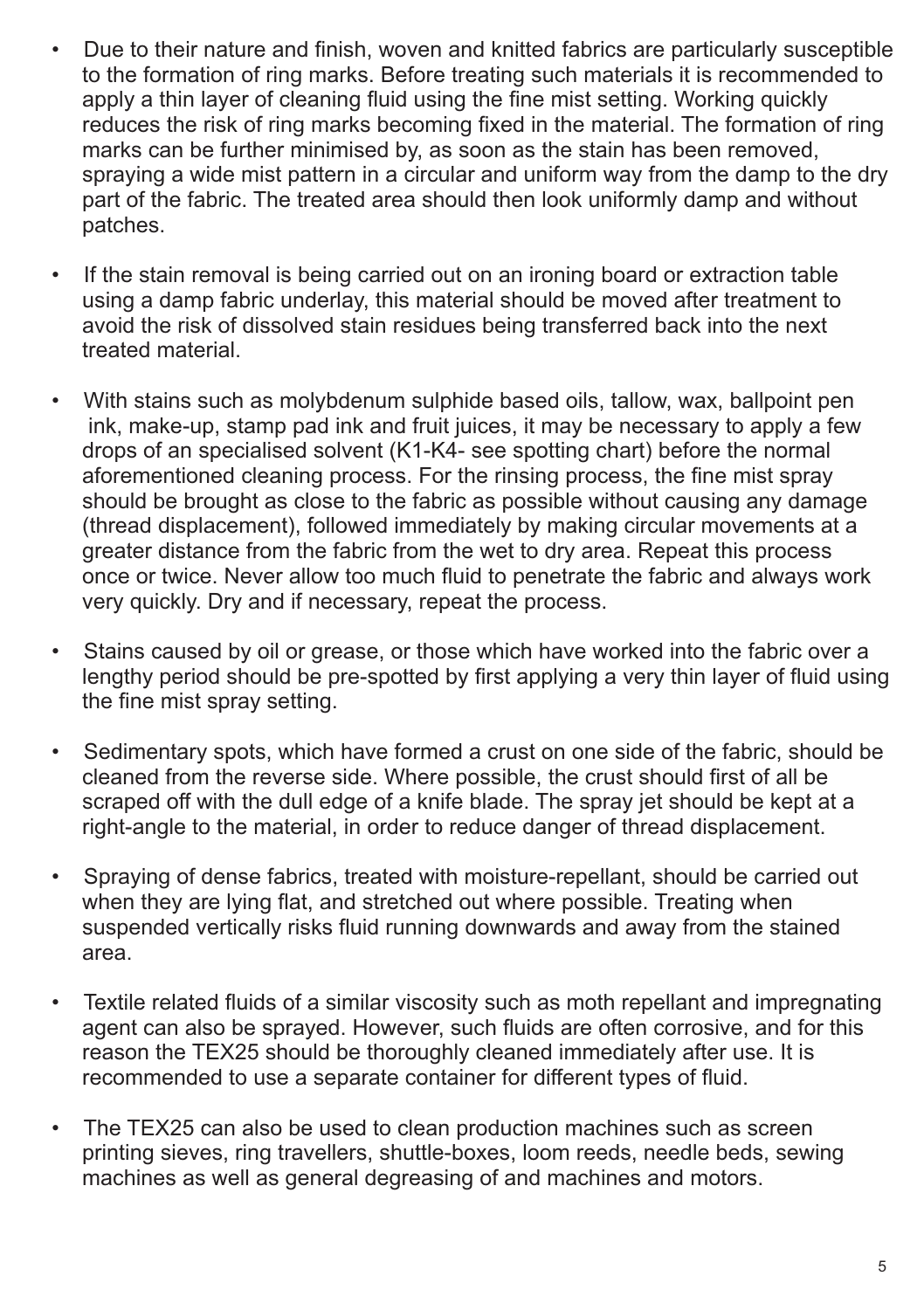

Nozzle handle upwards. Flushing with sharp jet.



Nozzle handle downwards. Mist treatment with soft jet.



Appearance of fabric after flushing with sharp jet.



Appearance after mist treatment with soft jet.

## **Dismantling the VARIA Nozzle**

If for any reason you have to dismantle the VARIA Nozzle, please refer to the below exploded view of the individual parts. Take care not to use excessive force when dissembling.

#### Disassembly

- 1. Remove the setscrew 51.
- 2. Pull off the nozzle sleeve 52.
- 3. Push the fitting spanner 60 onto the nozzle head 53. Using a spanner, hold the threaded holder 57 and unscrew the nozzle head.
- 4. Clean nozzle head and swirl head 58.

#### Assembly

- 1. Rotate the threaded holder 57 as far as possible against the circlip 56.
- 2. Ensure that the Teflon washer 54 and the brass washer 55 are placed in the correct order on the swirl head or in the nozzle head.
- 3. Screw the nozzle head onto the threaded holder and tighten by rotating both spanners against each other.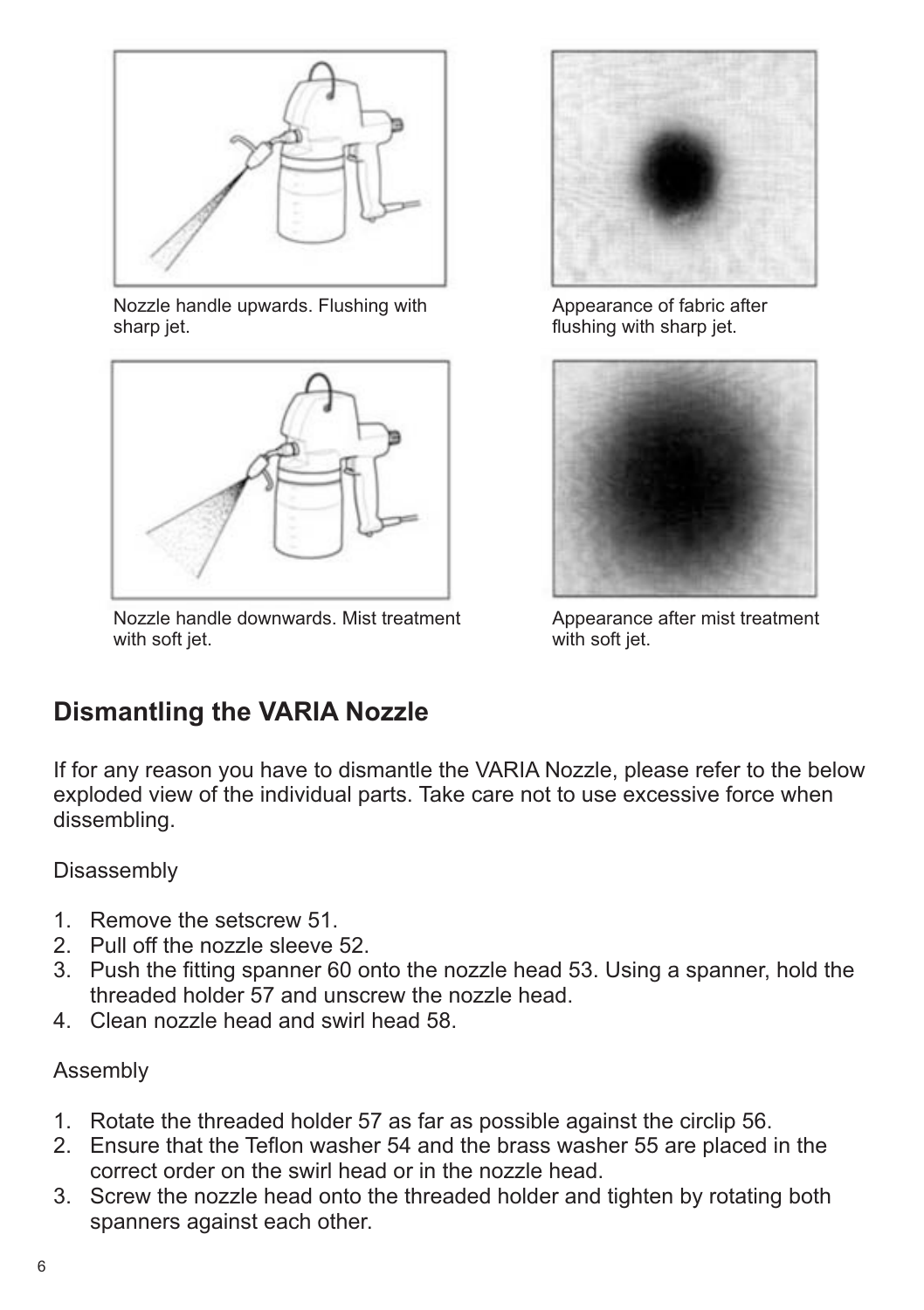- 4. Using the fitting spanner, rotate the nozzle head back (to the right) until the VARIA Nozzle is in the fine spray position.
- 5. Push the nozzle sleeve onto the nozzle head to the position which is most convenient for working.
- 6. Tighten setscrew.

|                                      | Pos. | Order-No.  |
|--------------------------------------|------|------------|
|                                      | 16   | 12-006-000 |
| 16                                   | 51   | 10-006-011 |
| العنكم                               | 52   | 10-006-001 |
|                                      | 53   | 12-006-002 |
| $-9000$<br>59<br>58                  | 54   | 10-006-007 |
|                                      | 55   | 10-006-008 |
| 51 <sub>c</sub><br>$55\frac{66}{57}$ | 56   | 09-504-024 |
| 60                                   | 57   | 10-006-009 |
| 54<br>53                             | 58   | 12-507-003 |
| 52                                   | 59   | 12-507-002 |
|                                      | 60   | 10-006-010 |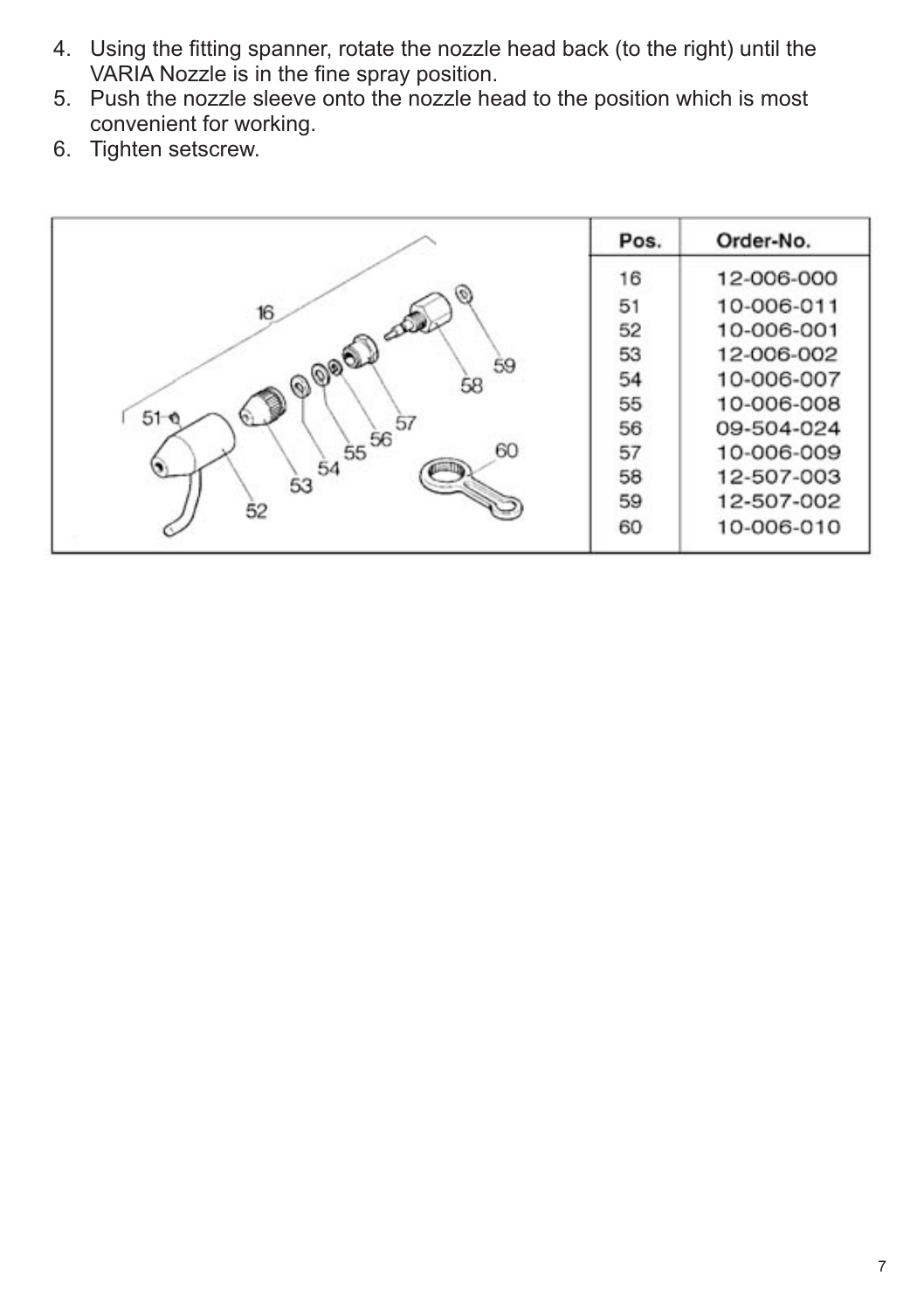## **Fault finding**

| <b>Fault</b>                                                               | Cause & remedy                                                                                                                                                                                                                                                                                |  |
|----------------------------------------------------------------------------|-----------------------------------------------------------------------------------------------------------------------------------------------------------------------------------------------------------------------------------------------------------------------------------------------|--|
| Spraying jet is irregular.                                                 | Nozzle clogged<br>(Clean nozzle or send to manufacturer).                                                                                                                                                                                                                                     |  |
| Irregular operating sound.                                                 | a) Incorrect setting of setting screw<br>(See Preparation).<br>b) Insufficient fluid in container.                                                                                                                                                                                            |  |
| No suction.                                                                | a) Suction tube loose.<br>b) Setting screw turned too far in clockwise<br>direction (See Preparation).                                                                                                                                                                                        |  |
| Unit does not run with normal<br>operating sound but only<br>hums quietly. | a) Piston seized in cylinder. You have sprayed<br>an unsuitable medium. Should cylinder piston<br>be too badly damaged, the complete pump<br>assembly must be replaced.<br>b) Nozzle head is completely clogged<br>(Clean or send to manufacturer).<br>c) The product has worn out (replace). |  |
| Ring marks remain in material.                                             | Wrong jet setting, incorrect operation, drying<br>not carried out properly.                                                                                                                                                                                                                   |  |
| Threads are displaced.                                                     | Jet is too concentrated, distance between<br>fabric is not sufficient, angle of spraying is<br>incorrect (See Tips).                                                                                                                                                                          |  |
| <b>VARIA Nozzle leaks.</b>                                                 | Tighten nozzle head and threaded holder<br>against each other.                                                                                                                                                                                                                                |  |
| Nozzle clogged.                                                            | Clean nozzle head and swirl head as instructed.                                                                                                                                                                                                                                               |  |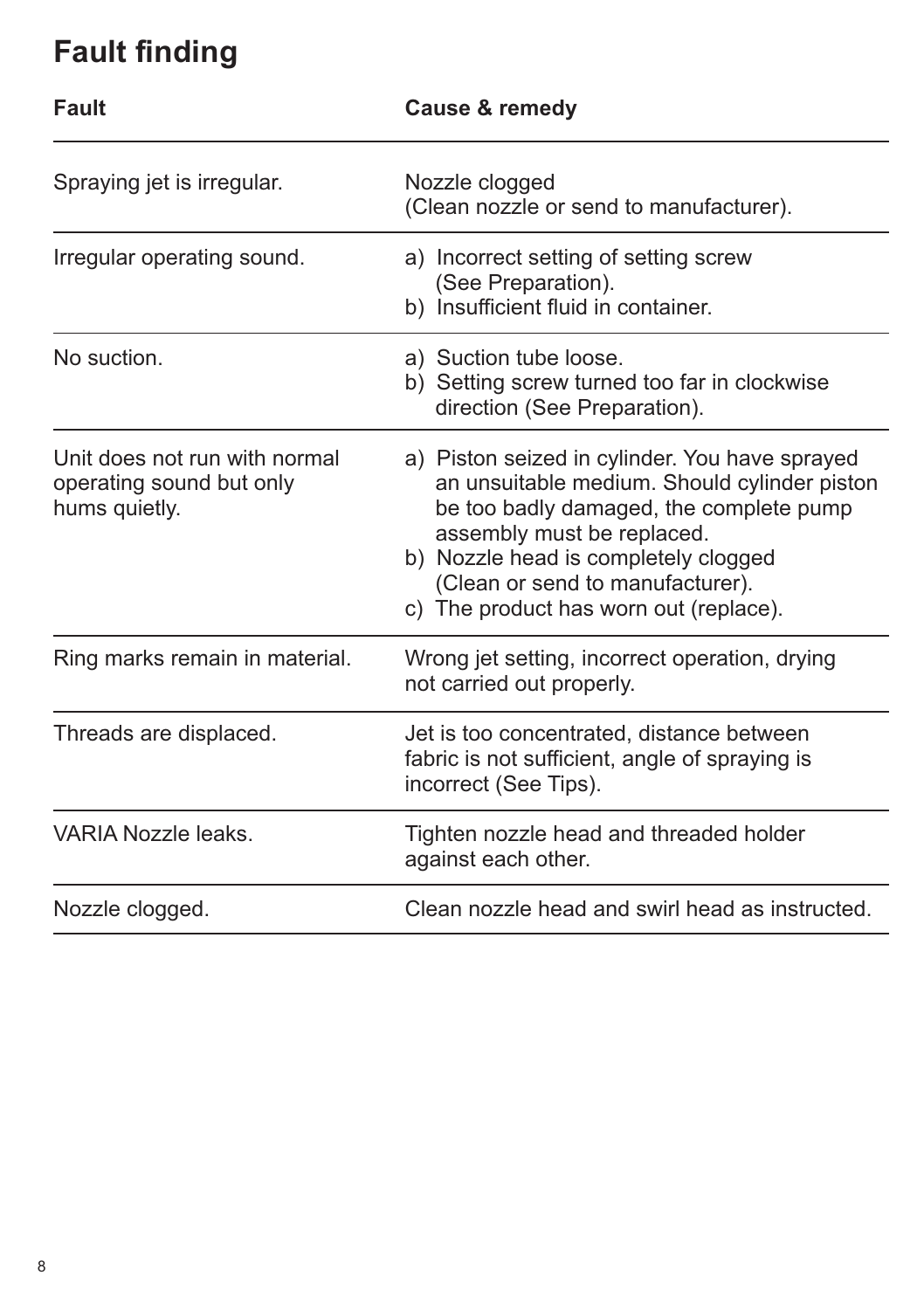### **Guarantee**

- The spray gun is guaranteed for six months subject to the enclosed terms and on condition that it is **only used for use with spot removal cleaning solvents that are specifically approved for use within the Textile industry.**
- The spray gun is designed to work and rest intermittently and it is not suitable for continual use, defined as more than three minutes of operation within any eight minute period. A maximum of 700ml of material may be sprayed within a 3 minute period after which a 5 minute total resting (cooling) period is required before the sprayer may be used again. Should the spray gun be intermittently used, for periods of 20-30 seconds at a time, then a resting (cooling) period of 5-10 seconds is sufficient. Failure to adhere to the usage & resting (cooling) period will significantly reduce the lifetime of the sprayer and negate the warranty.
- Only original spare parts may be used in the event of repairs.
- The spray gun must be serviced and cleaned as described in the operating instructions.
- The guarantee starts upon customer receipt. The guarantee excludes any damage due to natural wear, overloading or incorrect handling.

#### **REPAIRS & PRODUCT LIABILITY**

Repair and maintenance are not covered by the guarantee and shall be performed by service centers subject to the applicable price and delivery terms of the country in question.

No liability is accepted for damage caused directly or indirectly by the use and spraying of this products.

#### **EN Declaration of Conformity CE**

We confirm that this product meets the required standards as set out in the following norms: EN 50144-1:98 + A1:02 + A2:03, EN 50144-2-7:00, EN 50366:03 + A1:06, EN 55014-1:06 + A1:09 + A2:11, EN 55014-2:97 + A1:01 + A2:08, EN 61000-3-2:06 + A1:09 + A2:09, EN 61000-3-3:08, EN 62233:08



Ca. Vadul

Dr. S. Kendrick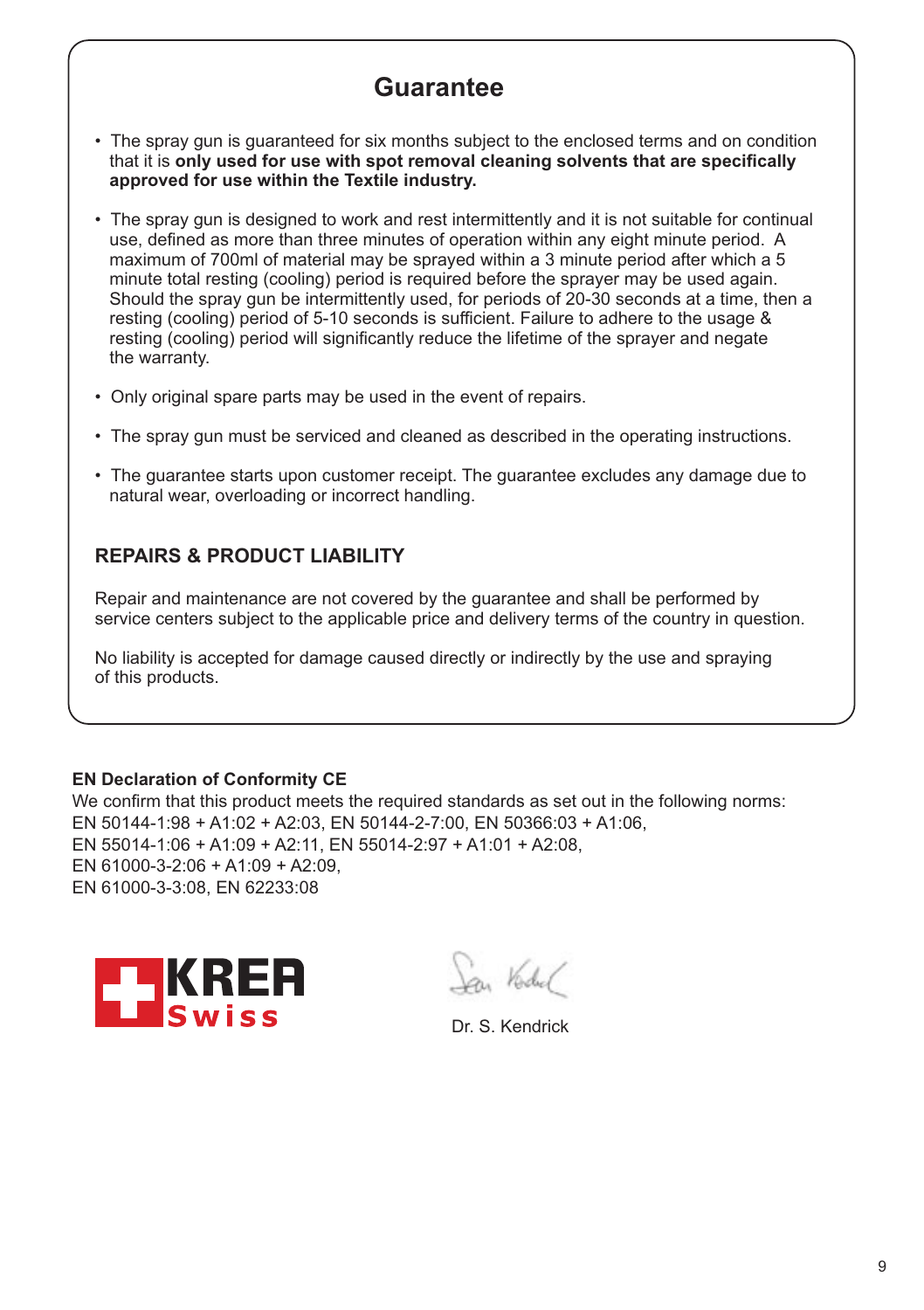## **BESCHREIBUNG**

Die TEX25 ist ein Schweizer Quailitätsprodukt, damit Profis der Bekleidungs-und Textilhersteller mittels eines zuverlässigen, leistungsstarken und handlichen Gerätes Flecken wie Maschinenöl, Kugelschreiber, Make-Up und dergleichen entfernen können.

Der hochwirksame pulsierende 60 Watt starke Sprühstrahl hilft dabei Flecken aufzulösen ohne aggressive Chemikalien anzuwenden. Stattdessen können Flecken mit dem KREA Swiss-eigenen Lösungsmittels Cleaner 580, einem milden FCKW-freien Lösungsmittel, materialschonend und für Mitarbeiter absolut ungefährlich, entfernt werden.

Durch das Drehen der verstellbaren VARIA-Düse, können Sie je nach erforderlicher Reinigungskraft das Spritzbild von einem leistungsfähigen dünnen Strahl hin zu einem breiten weichen Spühnebel einstellen, der scharfe Strahl für tiefe Webarten bis hin zum breien Nebel für empfindliche Materialien.

Die Sprüstrahlleistung und entsprechende Wirkung kann auch mittels des Abstandes der Düse zum Material variiert warden. Der Strahl sollte niemals so dicht an das Material gesetzt werden, dass das Gewebe beschädigt oder verschoben wird. Um eine unnötige Benässung des Gewebes zu vermeiden, sollte der Strahl glatt und genau ausgerichtet werden. Für großflächig Verschmutzungen reinigen Sie in einer kreisförmigen Bewegung, so daß die Druckstrahl die Substanz von außen nach innen spült.

## **ZU IHRER SICHERHEIT**

**sanleitung komplett gelesen und Sicherheitsanweisungen demenstprechend strikt eingehalten werden. Die TEX25 Spritzpistole sollte nur verwendet werden, nachdem die Betrieb-**

- und tragen Sie das Gerät nicht am Netzkabel. Schließen Sie den Netzstecker nur dann an, wenn das Spritzgerät ausgeschaltet ist
- Das Gerät darf nur mit Reinigungsflüssigkeiten mit einem Flammpunkt von über 21C° / 70°F verwendet werden.
- Nie den Spritzstrahl auf Menschen oder Tiere richten, da dies zu Verletzungen führen kann. Halten Sie die Spritzpistole und das Zubehör außerhalb der Reichweite von Kindern.
- Das Gerät darf nicht an Orten mit explosive Gase eingesetzt werden, bzw. zum Spühen brennbarer Flüssigkeiten (z.B. Benzin oder Alkohol) eingesetzt werden. Stellen Sie sicher, dass genügend Belüftung beim Arbeiten in geschlossenen Räume vorhanden ist.
- Die elektrischen Teile dürfen generell nicht mit Flüssigkeit in Kontakt kommen.
- **Lärm-/Vibrationsinformation:** Der Geräuschpegel der TEX25 ist nach EN 50 144 mit ca. 81dB (A) gemessen. Für längerperiodische Einsätze wird ein Gehörschutz als Standardvorsichtsmaßnahme empfohlen. Die typischen Hand-Arm-Vibrationenen liegen unter 5,5 m/s <sup>2</sup>.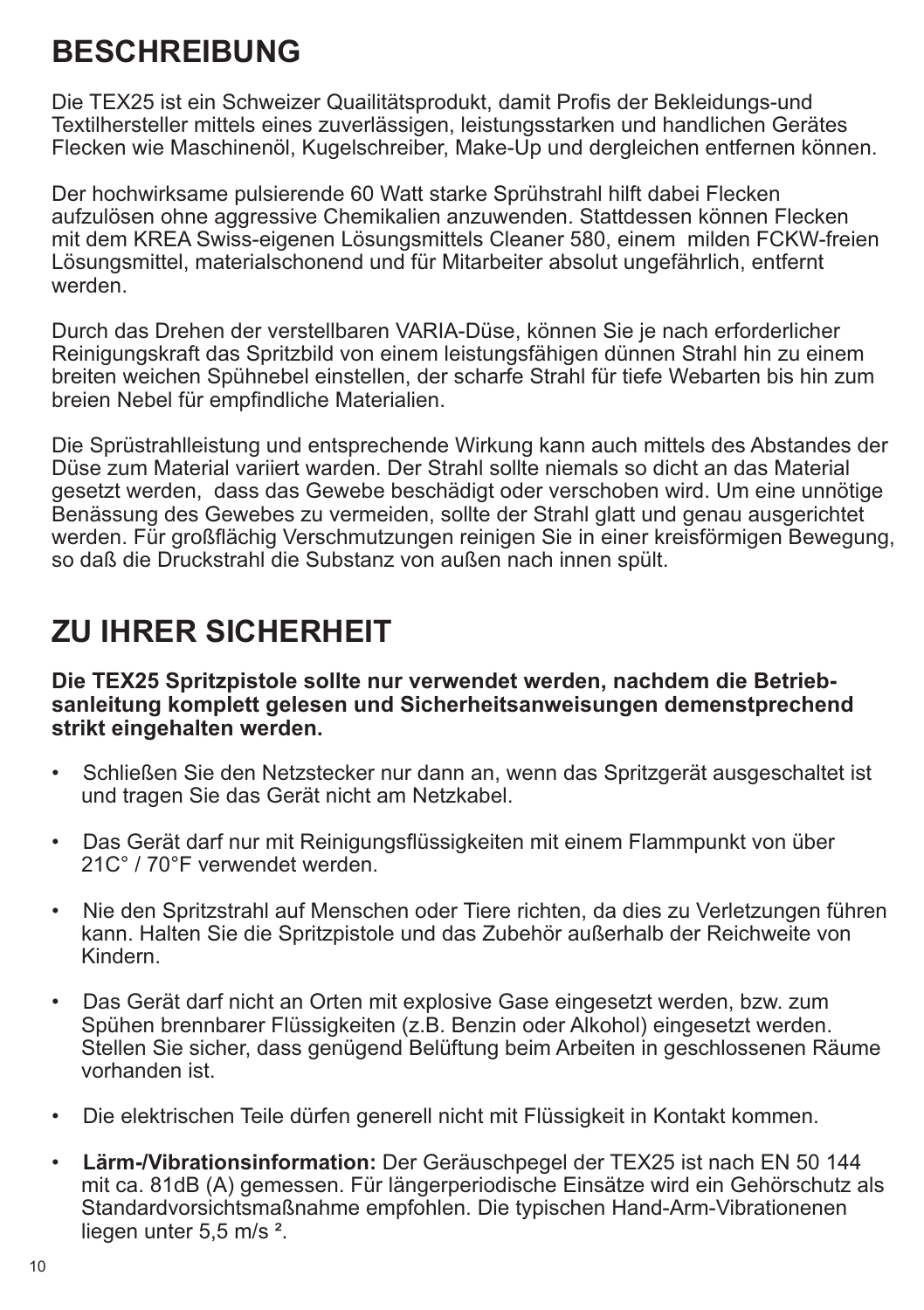**WICHTIG!** - Vor dem Einschalten der TEX25:

- **Stellen Sie sicher, dass der Behälter mindestens 50% voll ist.** Die TEX25 nicht ohne Materialfüllung nutzen bzw. bis zum Ende leer sprühen. Dies vermeidet unnötigen Lärm & Vibrationen und unsaubere Klecksspritzer.
- Bevor Sie beginnen, drehen Sie den Stärkeregler ganz nach links. Dies ist die maximale Leistungseinstellung. Nach ein paar Sekunden wird eine ausreichende Saugwirkung hergestellt um mit dem Sprühen zu starten. Regulieren Sie danach den Stärkenregler wie erforderlich.
- Vermeiden Sie ruckartige Bewegungen oder die Pistole zu schütteln.

| Technische Daten |
|------------------|
|------------------|

| Nennleistung:     | 60W             |
|-------------------|-----------------|
| Förderleistung*:  | 260g pro Minute |
| Viskosität*:      | 80 DIN/Sek      |
| Behälter-Volumen: | 700ml           |
| Gewicht:          | ca. 1,1kg       |

## **Überblick**

Es ist wichtig zu Verstehen, dass eine optimale Fleckentfernung das Durchspülen des Schmutzmateriales durch das Gewebematerial erfordert. Aus diesem Grund muss die Rückseite des Gewebes freiliegend oder saugfähig sein. Wenn ein Sprühen durch das Material hindurch nicht möglich ist, kann die Fleckentfernung auch mittles der seitlichen Sprühung auf die Oberfläche durchgeführt werden. In diesem Fall arbeitet man bitte immer mit der weichen, feinen Sprühnebeleinstellung.

Verschiedene Garnarten können auf diese Weise gereinigt werden, auch wenn der verschmutzte Bereich in der Falte liegt. Sollte es notwendig sein Teppiche, strukturierte Stoffe, Mohair, Veloursstoff zu reinigen, kann der verschmutzte Bereich über ein rundes Kissen oder über den Arm des jeweiligen Bedieners gelefgt werden. Auf diese Weise wird der Fleck seitlich ausgespült. Für sehr empfindliche Textilien und das Entfernen von Ringmarkierungen, sollte die feine Nebeleinstellung der VARIA-Düse gewählt warden.

## **Betriebsanleitung für die TEX25 Spritzpistole**

Die Betriebs- und Wartunganleitung sind als Beratungsleitfaden zu verstehen. Die unterschiedlichen Merkmale der verschiedenen Gewebearten und um eine Beschädigung des Materials zu vermeiden, kann ein erster Prüfungslauf auf Stoffresten oder einer versteckten Stelle am Kleidungsstück erforderlich sein.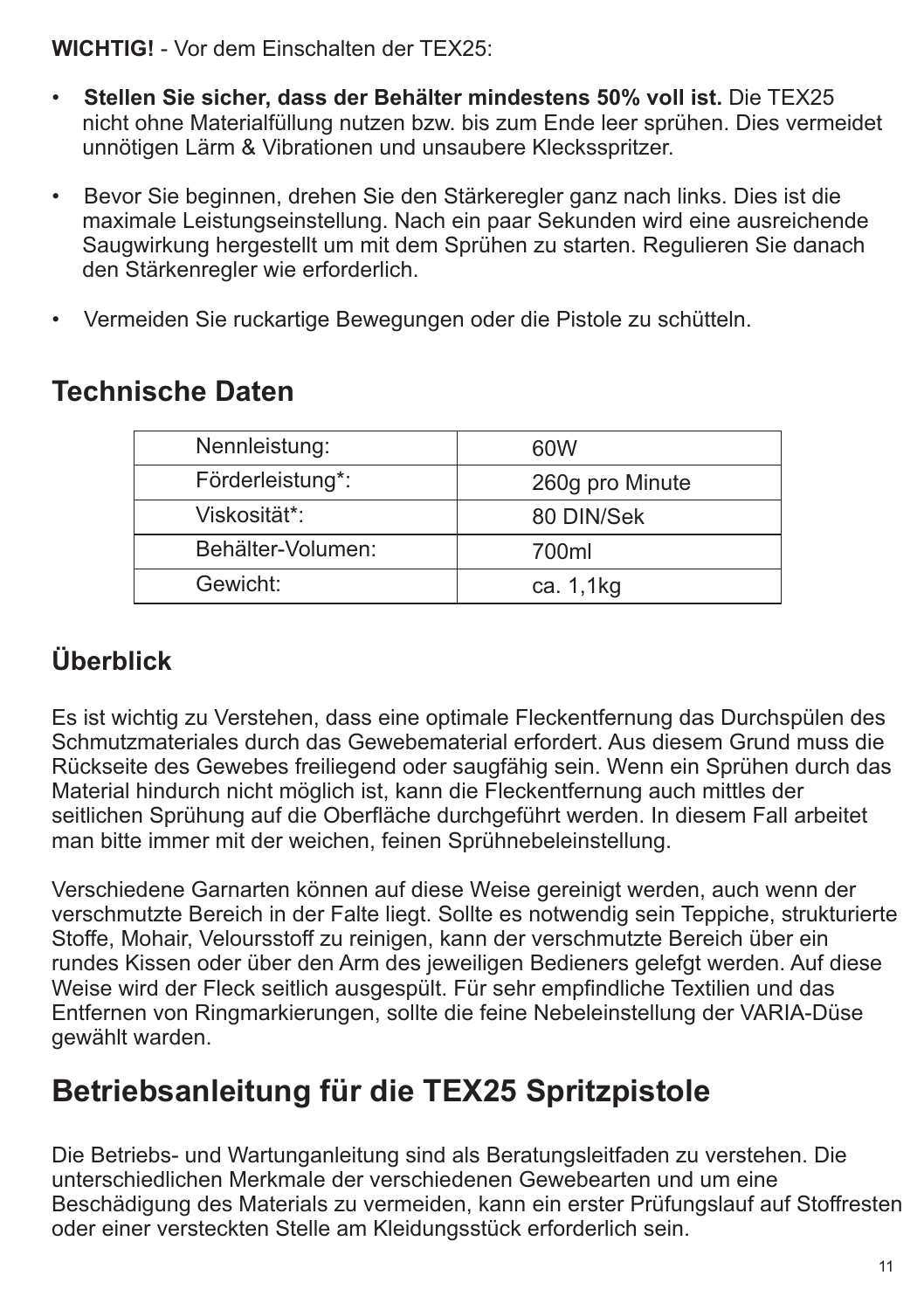- Aufgrund ihrer Machart sind Gewebe und Gewirke besonders anfällig für die Bildung von Ringmarken. Vor der Behandlung derartiger Materialien wird empfohlen, eine dünne Schicht der Reinigungsflüssigkeit mit der feinen Nebelsprüheinstellung anzuwenden. Ein zügiges Arbeiten reduziert das Risiko der Fixierung von Ring marken im Material. Die Bildung von Ringmarken kann, nach der Entfernung des Fleckens, weiterhin dadurch reduziert, wenn man den Sprühnebel kreisförmigen vom feuchten hin zum trockenen Tel des Gewebes sprüht. Der behandelte Bereich sollte dann gleichmäßig feucht sein.
- Wenn die Fleckenentfernung auf einem Bügelbrett oder einem Absaugtisch mit einer feuchten Gewebeunterlage durchgeführt wird, sollte das Material nach der Behandlung bewegt werden, um so die Gefahr der erneuten Fleckenbildung durch gelöste Reste auf andere, danach zu bearbeitenden Materialien zu vermeiden.
- Bei Flecken wie Molybdän-Sulfid-Ölen, Talg, Wachs, Kugelschreibertinte, Make-up, Stempelfarbe und Fruchtsäfte, kann es erforderlich sein ein paar Tropfen des Spezial Lösungsmittels (K1-K4; siehe Grafik) vor dem normalen, oben genannten Reinigungsprozess aufzutragen. Für den Ausspülvorgang sollte der feine Sprühnebel so nah wie möglich auf dem Gewebe arbeiten, allerdings diese zu beschädigen (Gewebeverschiebung), unmittelbar gefolgt von der kreisenden Bewe gungen man den Sprühnebel om feuchten hin zum trockenen Tel des Gewebes. Wiederholen Sie diesen Vorgang ein-oder zweimal. Vermeiden Sie, dass zu viel Flüssigkeit das Gewebezu durchdringt und arbeiten Sie stets zügig. Trocken Sie und, wenn nötig, wiederholen Sie den Vorgang.
- Öl-, Fettflecken, oder solche, die über einen längeren Zeitraum im Gewebe sind, sollte mit der feinen Spühnebeleinstellung vorbehandelt werden.
- Sedimentflecken, die eine Kruste auf einer Seite des Gewebes gebildet haben, sollten von der Rückseite aus gereinigt werden. Wenn möglich, sollte die Kruste vorab mit der stumpfen Kante einer Messerklinge abgekratzt werden. Der Spritz strahl sollte im rechten Winkel auf das Material gehalten werden, um Gewebverschiebungen zu vermeiden.
- Das Besprühen von dichtem Gewebe, welches feuchtigkeitsabweisend ist, sollte glatt gestrichen und flach liegen. Wenn das Textil vertikal aufgehängt wird, besteht das Risiken das die Reinigungsflüssigkeit nach unten durchläuft.
- Textilspezifische Flüssigkeiten von ähnlicher Viskosität wie Mottenabwehrmittel und Imprägniermittel können auch gesprüht werden. Jedoch sind solche Flüssigkeiten oft korrosiv; aus diesem Grund sollte die TEX25 sofort nach Gebrauch gründlich gereinigt werden.
- Es wird empfohlen, einen separaten Behälter für die verschiedenen Flüssigkeitsart en verwenden.
- Die TEX25 kann auch zum Reinigen der Druckplatten, Drucksiebe , Ringläufer, Shuttle-Boxen, Webstuhlbereiche, Nadelbetten etc. in Textilproduktions- und Nähmaschinen verwendet werden. Auch die Entfettung von Maschinen und Motoren ist möglich.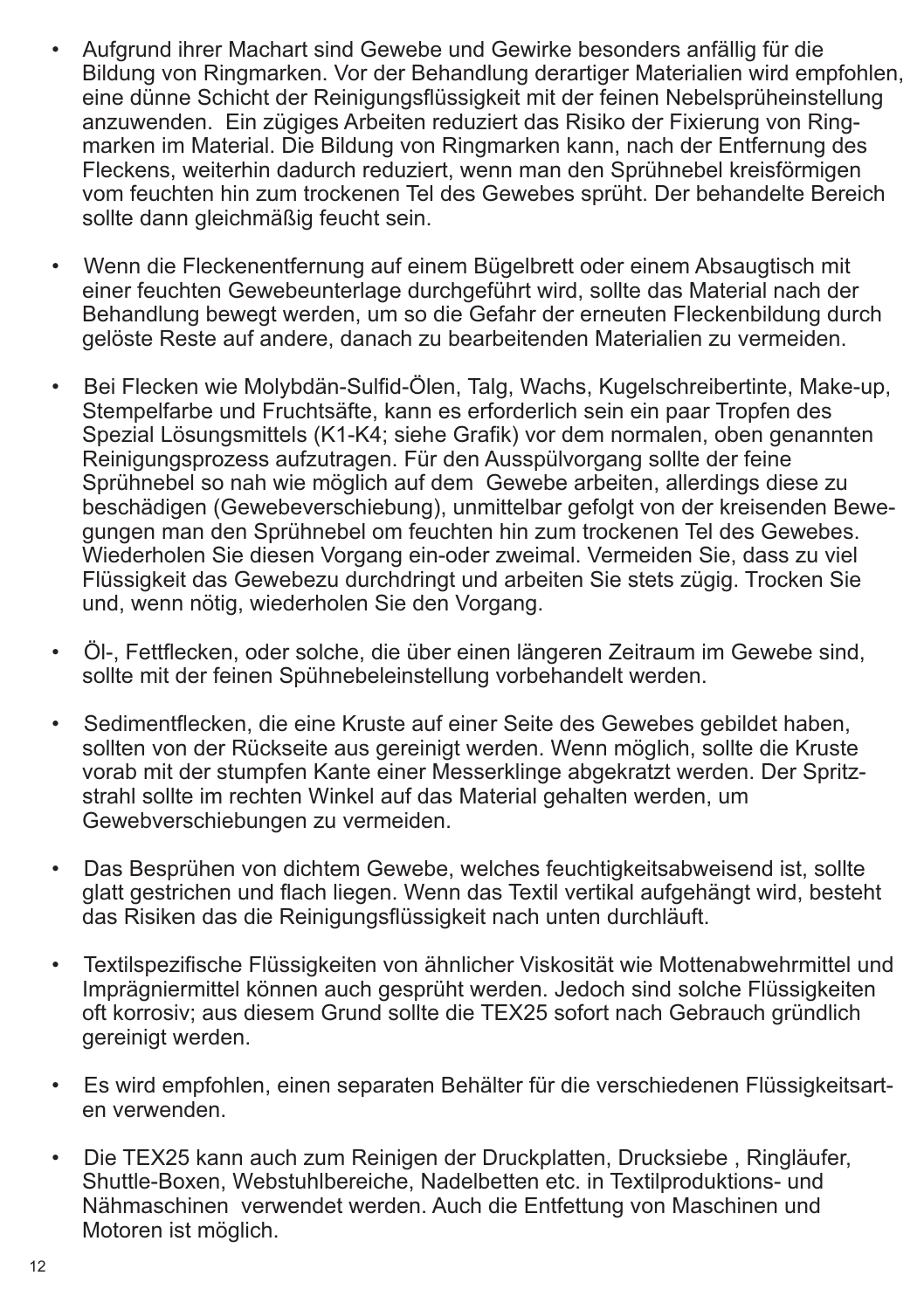

Düsengriff nach oben halten. Spülen mit einem scharfen Strahl.



Düsegriff nach unten halten. Sprühnebelbehandlung mit weichem Strahl.

Gewebe nach dem Spülen mit scharfem Strahl.



Gewebe nach der Sprühnebelbehandlung mit weichem Strahl.

### **Demontage der VARIA Düsen**

Wenn Sie aus irgendeinem Grund, den VARIA Düse demontieren müssen, tun Sie dies unter Anleitung der unten dargestellten Explosionsansicht der einzelnen Teile. Achten Sie darauf keine übermäßige Kraft anzuverwenden.

#### Demontage

- 1. Entfernen Sie die Stellschraube 51.
- 2. Ziehen Sie die Düsenhülse 52 ab.
- 3. Drücken Sie die passende Schraubenschlüssel 60 auf dem Düsenkopf 53 mit einem Schraubenschlüssel, halten Sie den Gewindehalter 57 und schrauben Sie den Düsenkopf an.
- 4. Reinigen Sie den Düsenkopf und den Drall 58.

#### Montage

- 1. Drehen Sie den Gewindehalter 57 so weit wie möglich gegen den Sicherungsring 56.
- 2. Stellen Sie sicher, dass die Teflonscheibe 54 und die Messingscheibe 55 auf dem Dral Wirbelkopf oder dem Düsenkopf in der richtigen Reihenfolge platziert sind.
- 3. Schrauben Sie den Düsenkopf auf den Gewindehalter und ziehen Sie diesen mittels Drehung des Spanners fest.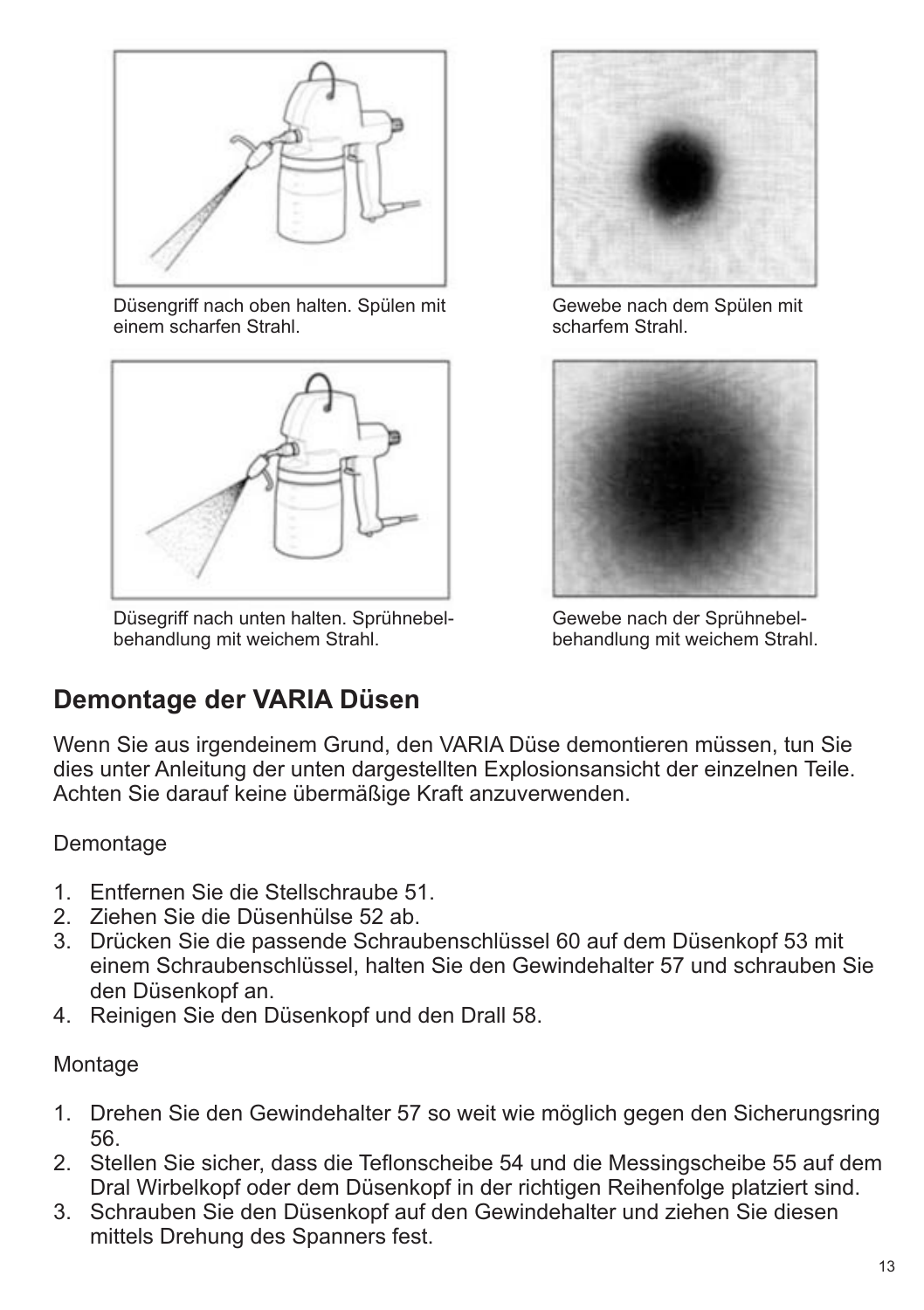- 4. Mit den passenden Schraubenschlüssel, drehen Sie den Düsenkopf zurück (nach rechts), bis die VARIA Düse in der feinen Sprühnebelposition steht.
- 5. Drücken Sie die Düsenhülse auf den Düsenkopf in die Position, die für Sie am praktischsten ist.
- 6. Ziehen Sie die Stellschraube fest.

|                                      | Pos. | Order-No.  |
|--------------------------------------|------|------------|
|                                      | 16   | 12-006-000 |
| 16                                   | 51   | 10-006-011 |
| العنكل                               | 52   | 10-006-001 |
|                                      | 53   | 12-006-002 |
| $-$ @ @ @ $-$<br>59<br>58            | 54   | 10-006-007 |
|                                      | 55   | 10-006-008 |
| 51 <sub>0</sub><br>$55\frac{66}{57}$ | 56   | 09-504-024 |
| 60                                   | 57   | 10-006-009 |
| 54<br>53                             | 58   | 12-507-003 |
| 52                                   | 59   | 12-507-002 |
|                                      | 60   | 10-006-010 |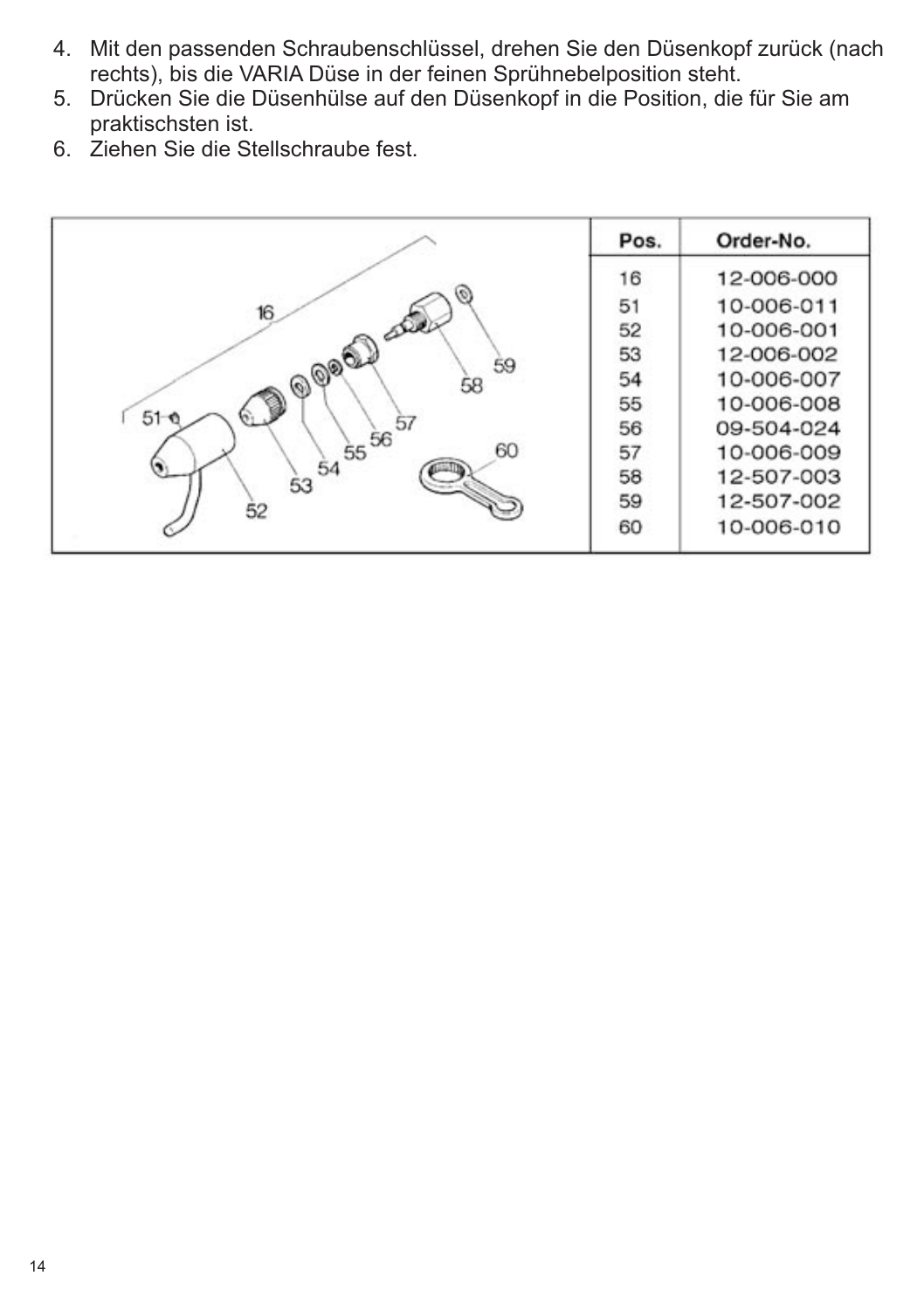## **Fehlersuche**

| Störungsursache                                | <b>Massnahme</b>                                                                                                                                                                                                                                                                                                                  |
|------------------------------------------------|-----------------------------------------------------------------------------------------------------------------------------------------------------------------------------------------------------------------------------------------------------------------------------------------------------------------------------------|
| Sprühstrahl ist unregelmäßig.                  | Düse verstopft (Düse reinigen oder an den<br>Hersteller senden).                                                                                                                                                                                                                                                                  |
| Unregelmäßiges<br>Betriebsgeräusch.            | a) Falsche Einstellung der Stellschraube<br>(Siehe Vorbereitung).<br>b) Zu wenig Flüssigkeit im Behälter.                                                                                                                                                                                                                         |
| Keine Absaugung.                               | a) Saugrohr ist locker.<br>b) Feststellschraube ist zu festangezogen<br>(Siehe Vorbereitung).                                                                                                                                                                                                                                     |
| Gerät läuft nicht rund<br>macht Brummgeräusch. | a) Kolben sitzt im Zylinder fest. Sie haben<br>unpassendes Material gesprüht. Sollte der<br>Zylinderkolben stark beschädigt sein, muss<br>das ganze Pumpengehäuse ausgetauscht<br>werden.<br>b) Düsenkopf wird komplett verstopft (Reinigen<br>oder an den Hersteller senden).<br>c) Das Produkt ist abgenutzt (ersetzen dieses). |
| Ringmarken bleiben im<br>Material.             | Falsche Düseneinstellung, inkorrekte Anwendung,<br>Trocknen wird nicht ordnungsgemäß durchgeführt.                                                                                                                                                                                                                                |
| Gewebefasern werden<br>verschoben.             | Sprühstrahl zu scharf, Abstand zum Gewebe zu<br>dicht, falscher Spritzwinkel (Siehe Tipps).                                                                                                                                                                                                                                       |
| VARIA-Düse undicht.                            | Ziehen Sie Düsenkopf und Gewindehalter<br>gegenseitig fest.                                                                                                                                                                                                                                                                       |
| Düse ist verstopft.                            | Düsenkopf und Drall säubern.                                                                                                                                                                                                                                                                                                      |